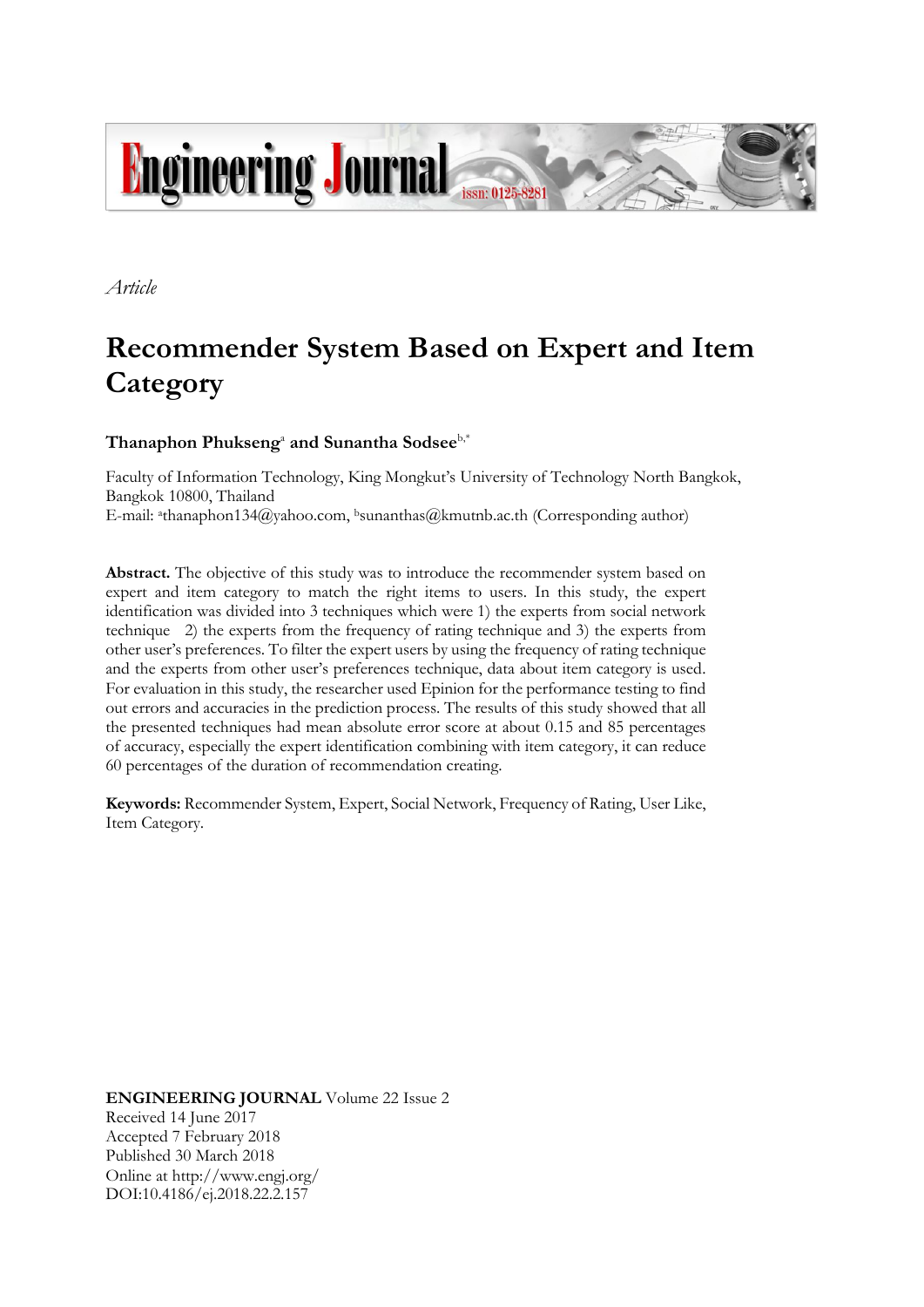## **1. Introduction**

Currently, the information technology has been fast developed because of the growth of the internet and 2.0 website [1]. It causes a proliferation of information and news leading to a problem called "Information Overload" which has multiple effects including an effect for E-Commerce. The information overload originates the difficult determining to purchase the products and services for many users [2].

So the recommender system has occurred to suggest products or services [3] match the right items with the user's preferences. One of the popular approach used to create the recommendation is the collaborative filtering which analyzes the profile similarities among the users [4]. However, there are still some problems of recommender system; for example, data sparsity, cold start problem, and the requirement to improve accuracy for giving recommendation [5]. Therefore, there is the combination of many approaches to creating recommender system, to be ready for problems, and to improve the performance of recommendation.

The purpose of this study was to present a creation of recommender system based on expert and item category because the expert recommendation is more reliable than friends or people [6], and the item category can help improve a performance of recommendation [7]. The researcher also tested an evaluation of performance for error and accuracy in prediction.

The content of this study is arranged as follows: Section 2 is Related work, Section 3 is Proposed approach, Section 4 is Experiment, and the last section is Conclusion and Discussion.

## **2. Related Work**

In this section, the details about recommender system are presented, including the related studies regarding the recommender system based on expert and Item category that are as following.

Recommender system provides products or services suggestion, personalized for users by predicting the preferences of users which base on user's behavior, product attribute, and the product satisfaction of users [8].

The approaches of recommender system can be classified into 3 main types [9]. 1) Content – based filtering which recommends an item similar to the user preferences and product attribute in usage history. 2). Collaborative filtering, it is an item recommendation that considers information from similar profiles between users. 3). Hybrid technique, it is the combination of all recommender system approaches to solve the problems from reciprocal, especially, the collaborative filtering which is extensively used and requires item rating to calculate the similarities among the users. However, the collaborative filtering consists in some limitations [10]. Data sparsity is a lack of essential data to create an item recommendation. Cold start problem is the problem when there are some new users or new items entering the system, and there is insufficient data for recommendation. Moreover, there is still the requirement to improve accuracy for giving recommendation, so the combination of other approaches is applied to this approach to solve all above problems or to improve information for recommendation, and this study is focused on recommender system based on expert and item category.

An expert is a person that has knowledge and specialization in specific field, and opinion from this person can be useful [11], [12]. The research about recommender system based on expert showed on Table1.

| Authors          | Title                            | Pros                      | Cons                    |
|------------------|----------------------------------|---------------------------|-------------------------|
| Martín-          | Improving e-Commerce             | Semantic approach is      | The research does not   |
| Vicente et       | Collaborative Recommendations by | utilised to get a         | demonstrate             |
| al. $[13]$       | Semantic Inference of Neighbors' | measurement of            | effectiveness           |
|                  | Practical Expertise              | practical expertise.      |                         |
| Li et al. $[14]$ | An approach to expert            | Fuzzy linguistic and      | This research only      |
|                  | recommendation based on fuzzy    | Fuzzy text classification | focuses on content-     |
|                  | linguistic method and fuzzy text | techniques are used for   | based recommendation    |
|                  | classification in knowledge      | expert identification.    | approach.               |
|                  | management systems               |                           |                         |
| Afzal and        | Expertise Recommender System for | Data mining techniques    | The proposed process    |
| Maurer [15]      | Scientific Community             | are utilised to analyse   | focuses on which is not |

Table 1. Research about recommender system based on expert approach.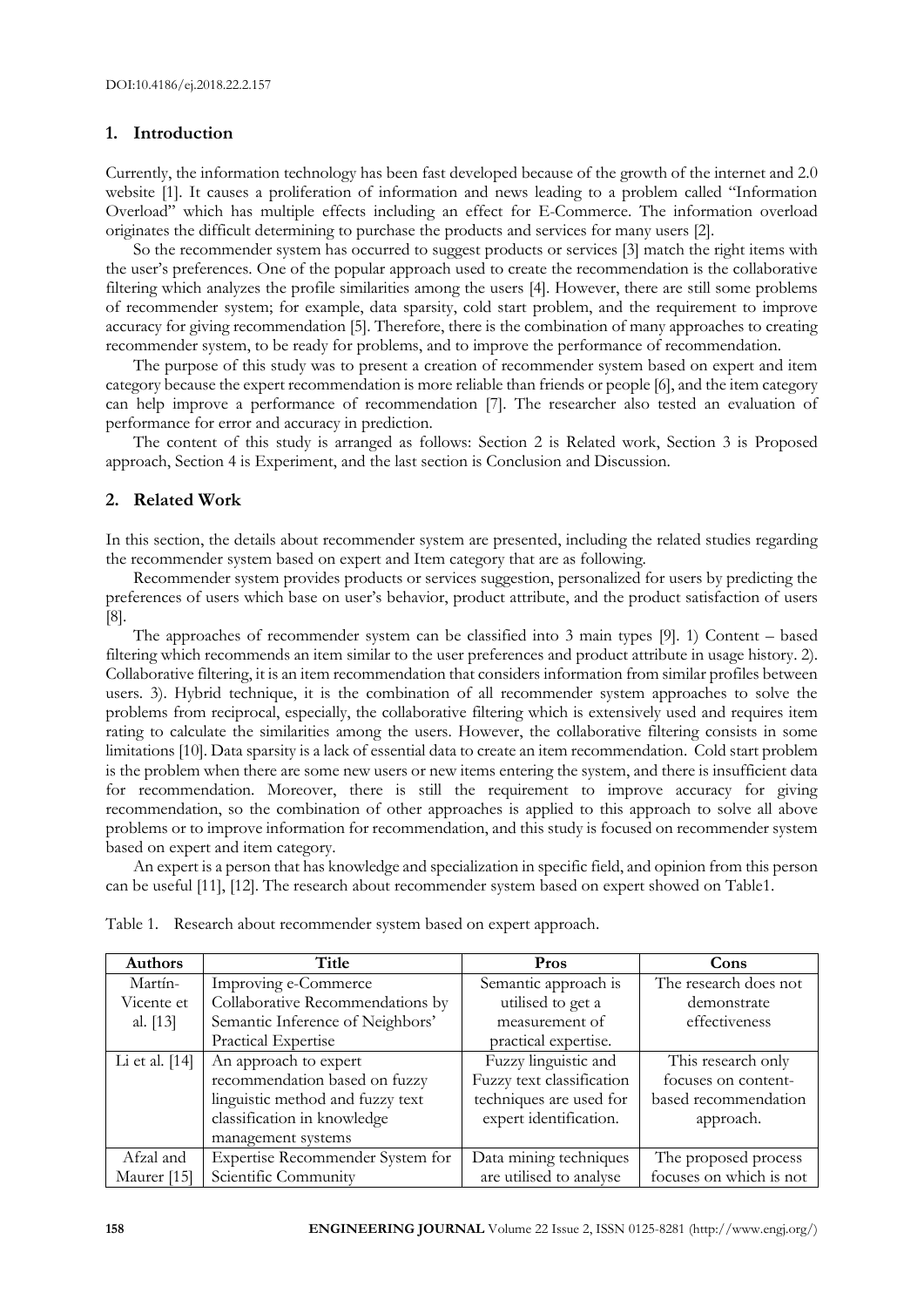| <b>Authors</b>         | <b>Title</b>                                                                          | Pros                                                                                                                                                            | Cons                                                                                                                                 |
|------------------------|---------------------------------------------------------------------------------------|-----------------------------------------------------------------------------------------------------------------------------------------------------------------|--------------------------------------------------------------------------------------------------------------------------------------|
|                        |                                                                                       | the factors of expertise<br>and determine the<br>weight of each factor.                                                                                         | recommended products<br>to the expert.                                                                                               |
| Liao et al.<br>[16]    | Understanding experts' and novices'<br>expertise judgment of twitter users            | The research presents<br>the concept of expert<br>and amateur<br>identification by twitter<br>analysis.                                                         | The proposed process<br>focuses on which are<br>not recommended<br>products to the experts.                                          |
| Song et al.<br>$[17]$  | Determining user expertise for<br>improving recommendation<br>performance             | The research proposes<br>an evaluation of<br>experts' skills as<br>followed: Early<br>Adoption (EA), Heavy<br>Access (HA), and<br>Niche-item Access<br>$(NA)$ . | The accuracy values of<br>the recommendation<br>are rather low.                                                                      |
| Li et al. [18]         | A social recommender mechanism<br>for improving knowledge sharing in<br>online forums | The research presents<br>the concept of online<br>forum analysis for<br>expert identification.                                                                  | The proposed process<br>only focuses on<br>content-based<br>recommendation<br>approach and took<br>rather a long time to<br>process. |
| Davoodi et<br>al. [19] | A semantic social network-based<br>expert recommender system                          | This research present<br>hybrid techniques to<br>generate<br>recommendations for<br>social networks.                                                            | The proposed process<br>focuses on which are<br>not recommended<br>products to the experts.                                          |

It states that mostly the outcome is about expert recommendation, but there are some recommendations of items. They used content-based technique, but in this research, the researcher will more focus on collaborative filtering approach.

For the related studies about item category in this research, the researcher used the following studies that showed on Table 2.

Table 2. Research about recommender system based on item category approach.

| <b>Authors</b> | Title                              | Pros                     | Cons                     |  |
|----------------|------------------------------------|--------------------------|--------------------------|--|
| Albadavi       | A hybrid recommendation            | Product taxonomy is      | Each item is subdivided  |  |
| and            | technique based on product         | applied to create a      | into unequal levels      |  |
| Shahbazi       | category attributes                | multi-level product      | which effects on item    |  |
|                |                                    | category.                | category classification. |  |
| Sang-Min       | A Content Recommendation           | This research can        | Calculating relationship |  |
| and Yo-Sub     | System Based on Category           | support product divided  | among product types      |  |
| [20]           | Correlations                       | into multi -category.    | requires more time.      |  |
| Wei et al.     | Item-Based Collaborative Filtering | Products are             | Similarity computation   |  |
| $[21]$         | Recommendation Algorithm           | subcategorised and       | process is complex and   |  |
|                | Combining Item Category with       | relationship or the item | requires multiple        |  |
|                | Interestingness Measure            | category is considered.  | parameter.               |  |
| Zhang et al.   | A random-walk based                | Presentation of category | The proposed method      |  |
| [7]            | recommendation algorithm           | ranking creates a        | takes a lot of time to   |  |
|                | considering item categories        | recommendation for       | calculate the category   |  |
|                |                                    | algorithm.               | rating.                  |  |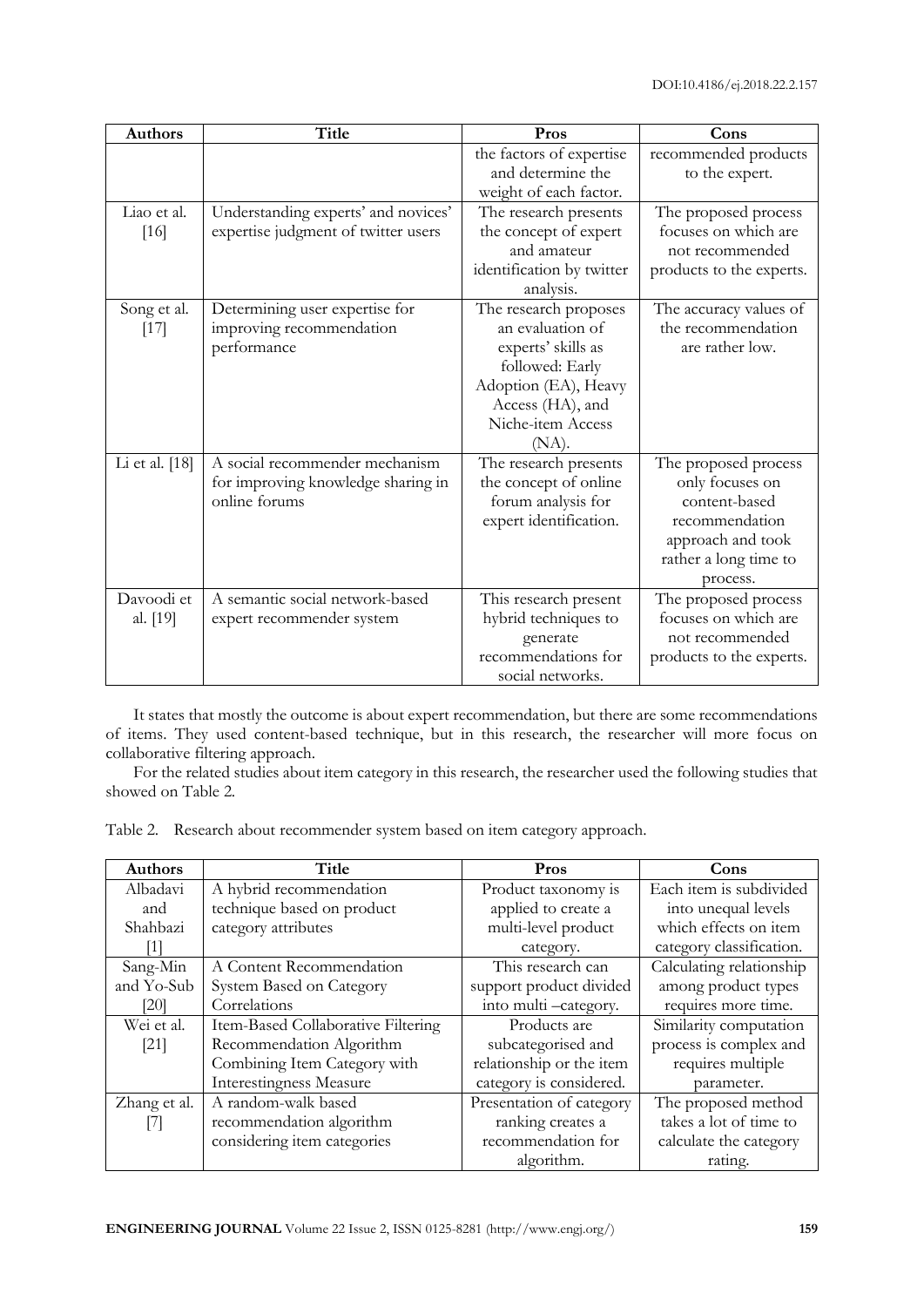| <b>Authors</b> | Title                            | Pros                      | Cons                   |
|----------------|----------------------------------|---------------------------|------------------------|
| Thanaphon      | Applying Item Category Rating in | It is recommended in      | The accuracy values of |
| et al. [22]    | <b>Recommendation Systems</b>    | category level and easily | the recommendation     |
|                |                                  | calculated.               | are rather low         |

From all related studies above shows the advantages and disadvantages of the item categories used in each research. Moreover, they prove that the performance of recommendation can be improved by item category. Therefore, in this research, the researcher focuses on applying item category in recommender system.

## **3. Proposed Approach**

In this section, the researcher is covering the detail of recommender system based on experts and item category. It consists of 3 processes that are expert identification, expert neighbor filtering, and prediction. The essential data consists in1) User - Item matrix, 2) User rating, 3) social network data, 4) item category, and 5) item database as shown in Fig. 1.



Fig. 1. Recommender system based on expert and item category.

## **3.1. Expert Identification Process**

This process focuses on identifying expert users to recommended products. There are 3 types of experts in this study as followed, 1) the experts from social network, 2) the experts from frequency rating, and 3) the experts from the other's user preferences. The process starts from the system noticed by the active user's demanding in product. The system will match that product with target items that the users want to get the recommendation in the database. After that, expert users will be identified to recommended products as shown in Fig. 2.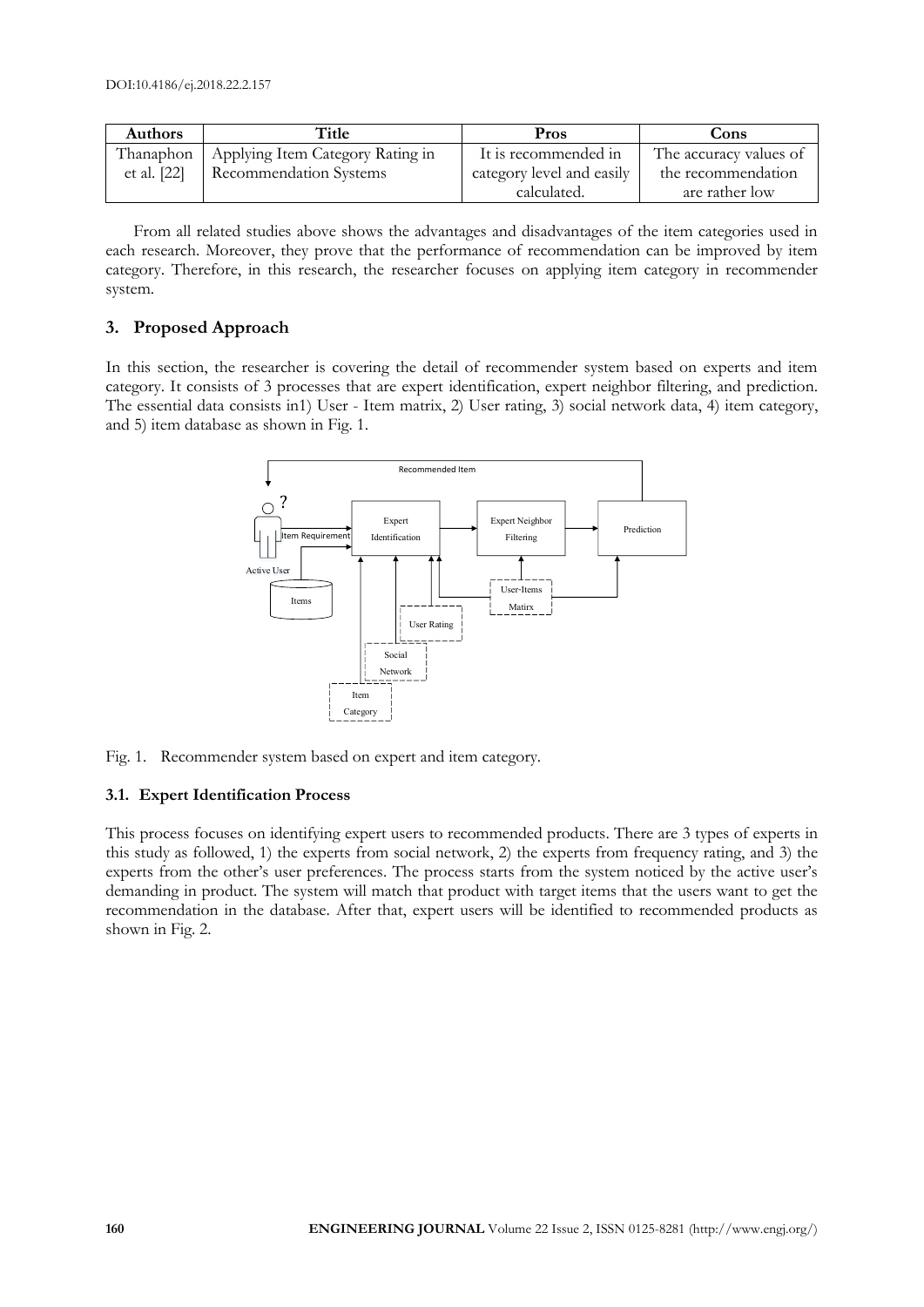

Fig. 2. Expert identification process.

3.1.1. Expert from social network

It is the expert consideration from reputation. The more famous is the more they have followers. The social network data in this research is analyzed by Graph theory [23]. Indegree of each user is significant because the indegree number is represent number of followers which is as reputation in each user. Network graph, where  $G=(V,E)$  is a graph without loops, so V is the set of users, and E is the set of edges represented connection among users. Graph *G* is directed graph for indegree, which can be shown in [24].

$$
C_d^{\text{in}}(A) = \text{degree}^{\text{in}}(A) \tag{1}
$$

where  $degree^{in}(A) = |\{B \in V | (B, A) \in E\}|$  is quantity of user B moving forward to user A. From this method, the researcher got expert user lists from social network.

#### 3.1.2. Expert from frequency of rating by item category

It is an expert consideration criteria that users will be considered as experts from the product rating frequency. The idea is the user with more product rating frequency will be more experienced. The products that are relevant target product will be filtered. Therefore, item category is significant in this research. The frequency rated target products and the product in the same category are counted in each user, shown in this equation.

$$
FreCate_A = \sum_{i=1}^{N} n_{A,i} ; n_{A,i} = \begin{cases} 1 & \text{Item } \in \text{Target Item or items are Same Target Item Category} \\ 0 & \text{other} \end{cases} \tag{2}
$$

where FreCate<sub>A</sub> is frequency of item rating of user A in item category.  $n_{A,i}$  is score that is from user A rating by item category, which is  $i \in \{1, ..., N\}$ , When N represents the number of all items. From this method, the researcher got expert user lists from frequency of rating by item category.

#### 3.1.3. Experts from user like by item category

This is an expert identification by using the preferences of the other users. The users who have more admiration from the other users will be represented as more professional skills. In this study, the preferences can be measured by using user rating from the other users. The user rating that will be taken into account will be only from target products and products from the same category of target products so that only the relevant products will be considered. The calculation can be shown as the following equation.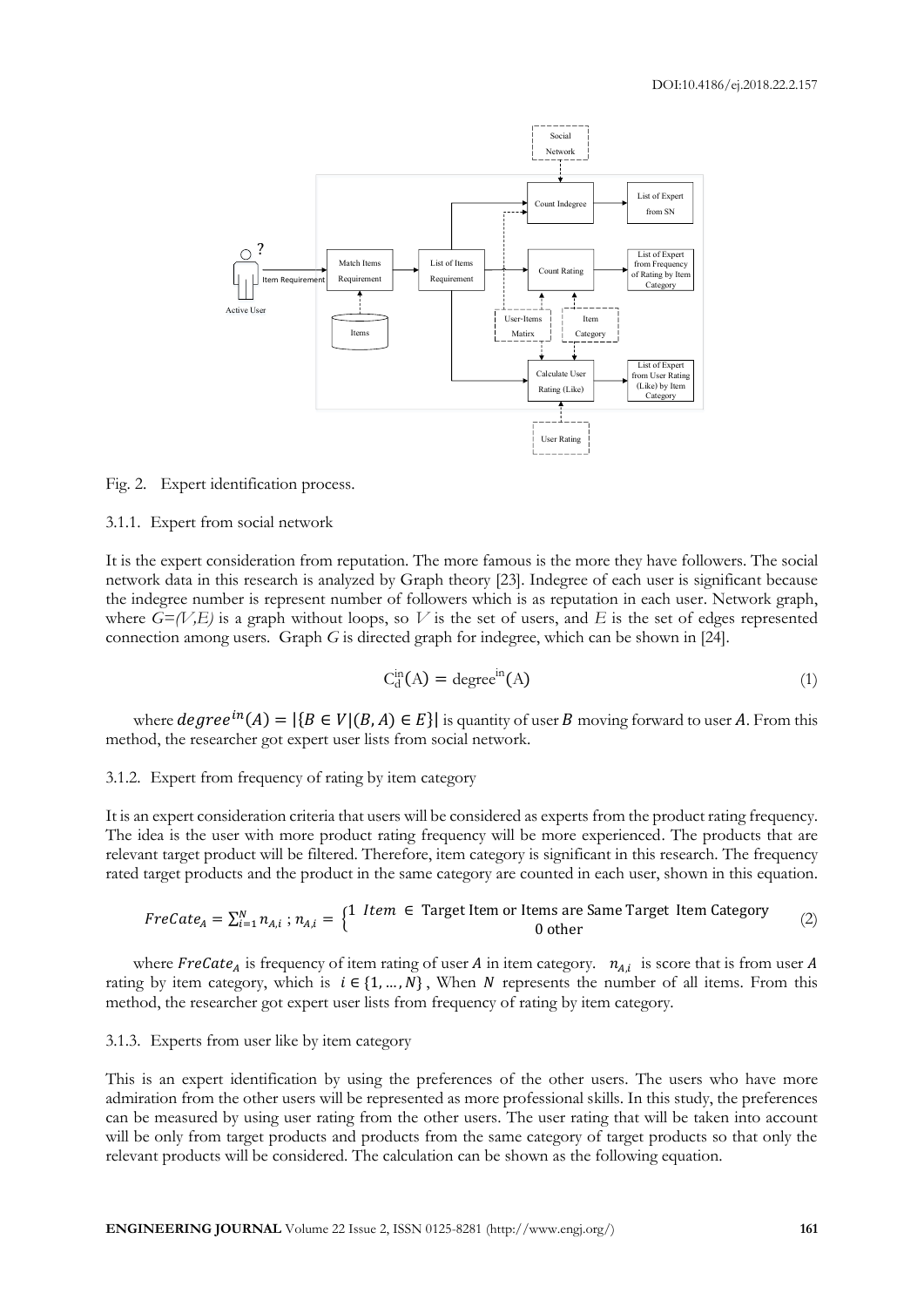$$
AvgUserRatingGate_A = \frac{\sum_{i=1}^{N_A} \text{URC}_{A,i}}{N_A}
$$
\n(3)

where *AvgUserRatingCate<sub>A</sub>* is a mean user rating score of user *A* in item category.  $URC_{A,i}$  is score that other users give to user A from rating of target category and other products from the same item category, which  $i \in \{1, ..., N_A\}$ , and  $N_A$  is frequency of user A rating from the other users by item category. From this method, the researcher got expert user lists from user like by item category.

#### **3.2. Experts Neighbor Filtering Process**

In this process, there is a calculation of similarity between active users and expert users by using distanced based similarity method with data from User-item Matrix. Then, the expert neighbor will be ranked according to the evaluation in each type of expert identification; as follow, the experts from social network are ranked by Indegree. The experts from frequency of rating by item category are ranked by their frequency of product rating, and the experts from user like by item category are ranked by the average user rating score. Finally, TOP-N Method is used to filter expert neighbor users to be prepared for prediction process as shown in Fig. 3.



Fig. 3. Expert neighbor filtering process.

#### **3.3. Prediction Process**

This is the last process, and it is the prediction to give the points to target items for active users by using data from user-item matrix and the similarity points between users. The following equation was used for calculation [4, 22].

$$
P_{Ax} = \overline{R_A} + \frac{\sum_{i=1}^{N} (Similarity_{AB,i} \times (R_{Bx,i} - \overline{R_{B,i}}))}{\sum_{i=1}^{N} (Similarity_{AB,i})}
$$
(4)

where A is an active user and B is an expert user.  $P_{Ax}$  is score prediction result of x target item from active user A.  $R_{Bx,i}$  is expert user *B* score that expert user *B* has for  $x$  item. Similarity<sub>AB,i</sub> is similarity points between active user A and expert user B,  $i$   $\overline{R_A}$  and  $\overline{R_{B,t}}$  is mean score from item rating of active user A and expert user B, i respectively when  $i \in \{1, ..., N\}$ , and N is the number of all users that rate score for  $x$  target item.

After that, adjust prediction score in a defined range, and the result of this process indicates appropriability of target item for active users as shown in Fig. 4.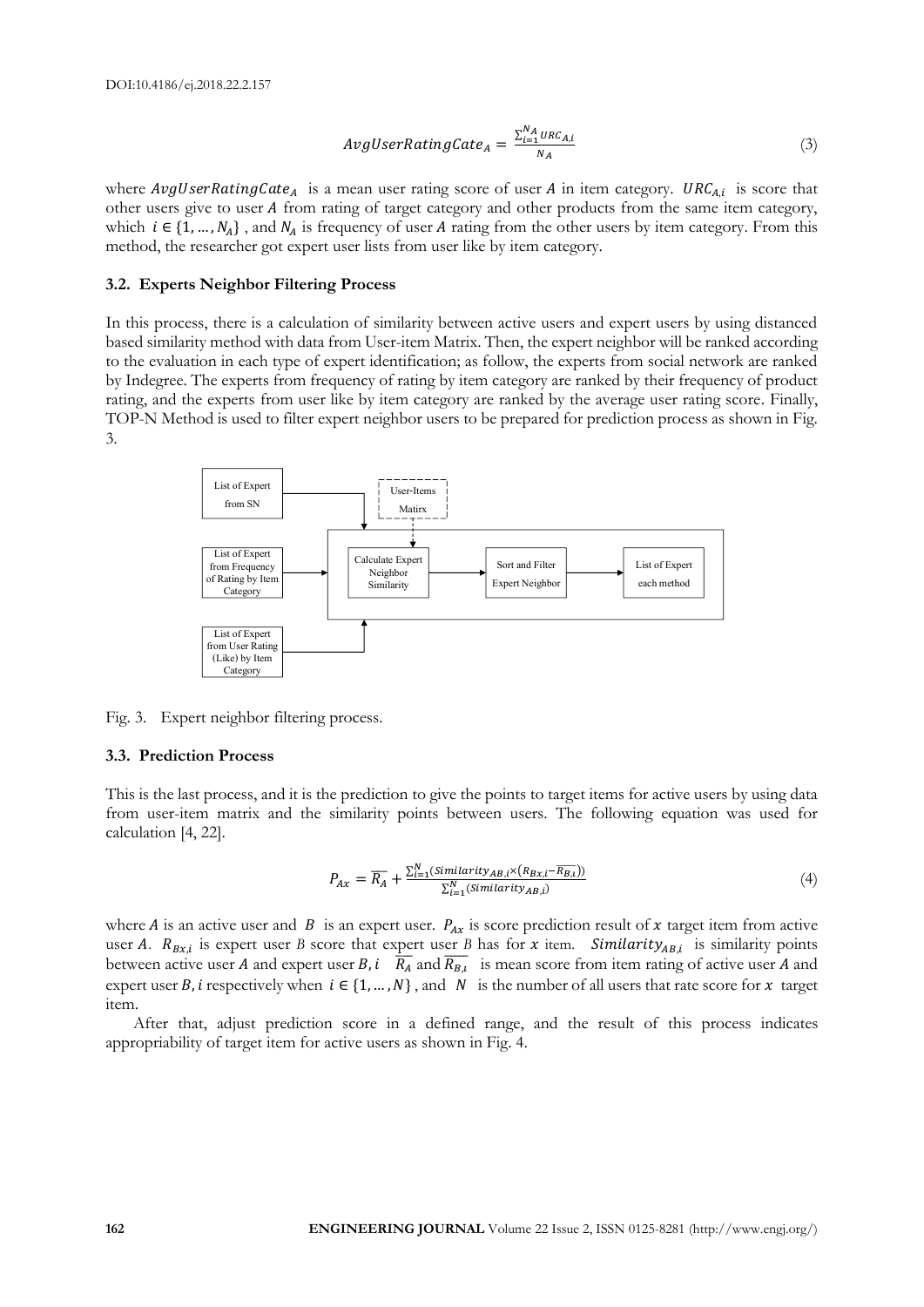

Fig. 4. Prediction process.

## **4. Experiment**

In this part, the outcome of the experiment and comparison of recommender system performance are presented. It covers datasets, experiment setup, evaluation metrics, and evaluation results.

#### **4.1. Datasets**

There is a requirement to utilise data in this study; for example, rating item of users from the other user data, connection of users on social network data, and item category, so Epinion Datasets [25] is applied to this study. Epinion Datasets is derived from Epinions website where people can review and variously rate items in different categories: books, movies, music, etc. When the data is cleaned, there are 532,927 items rated from 20,355 users, and 30,738 items. The items are classified as 27 type, and one item can be classified in only one type. The rating scale is from 1 -5 level. Data density is at 0.085. User network connecting is directed graph, and there is Helpfulness rating that is from  $1 - 5$  level. To make sure that an experiment is correct, the researcher used K-Fold cross – validation, that were divided data into 5 folds, and 10 percentages blind data in each fold to test the prediction.

#### **4.2. Experiments Setup**

The expert neighbor filtering process is required to calculate the similarity between active users and expert users to be used for prediction calculate process; therefore, the popular distance-based similarity method [26] is applied, that are Manhattan Distance, Euclidean Distance, and Minkowski Distance as shown in following equation.

$$
Distance(A, B) = (\sum_{i=1}^{N} |R_{A,i} - R_{B,i}|^r)^{1/r}
$$
\n(5)

where  $Distance(A, B)$  is a distance between active user A rating and expert user B rating by various types of distance-based similarity method.  $R_{A,i}$  and  $R_{B,i}$  is *i* item rating value of active user A and expert user B that  $i \in \{1, ..., N\}$  while N is the numbers of the same type item that user A and user B have rated, and r is set as 1, 2, 3, 4, 5, 10, 50 and 100.

After that, the distance points of user rating are brought to be calculated into a similarity value by an ad hoc measurement of similarity, based on Euclidean Distance accordingly shown in the following equation.[27], [28].

$$
similarity(A, B) = \frac{1}{1 + Distance(A, B)}
$$
\n(6)

where  $similarity(A, B)$  is similarity points between active user A and expert user B which are in [0,1].

## **4.3. Evaluation Metrics**

The evaluation of recommender system in this study is from popular methods that are error metrics and classification [29–31]. Error metrics, the researchers used two techniques that are Mean Absolute Error (MAR), and Root Mean Square Error (RMSE) as shown in the following equation.

**ENGINEERING JOURNAL** Volume 22 Issue 2, ISSN 0125-8281 (http://www.engj.org/) **163**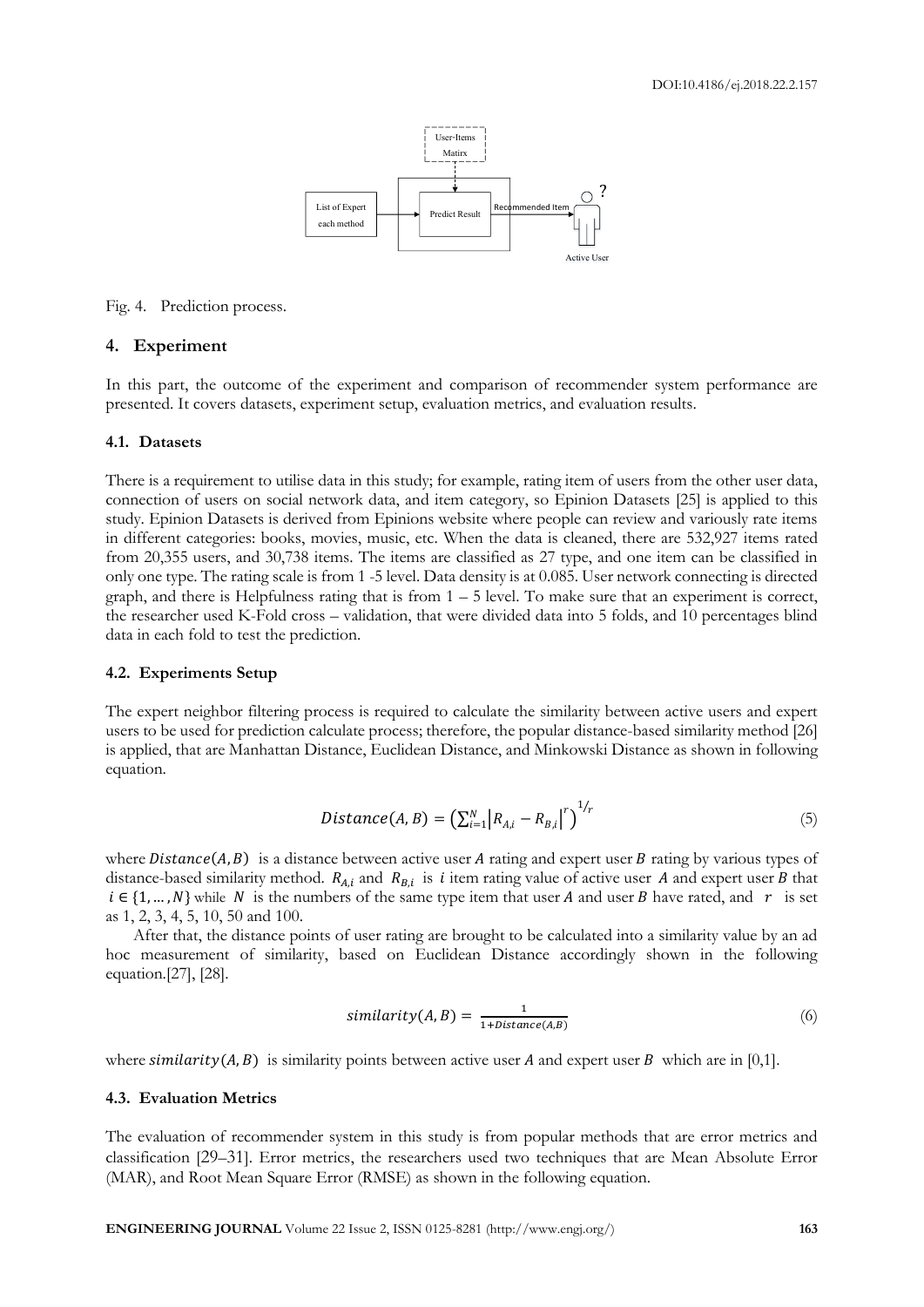$$
MAE = \frac{1}{M} \sum_{j=1}^{M} |P_{U,j} - R_{U,j}| \tag{7}
$$

$$
RMSE = \sqrt{\frac{1}{M} \sum_{j=1}^{M} (P_{U,j} - R_{U,j})^2}
$$
\n(8)

where  $P_{U,j}$  is a result of prediction rating value and  $R_{U,j}$  is real rating value of user U, that  $j \in \{1, ..., M\}$  while  *is all items that are compared.* 

Classification metrics is information retrieval classification metrics used for measuring the correction of recommendation by using three methods; Accuracy, precision, and recall as shown in the following equation.

$$
Accuracy = \frac{True \; Positive+True \; Positive+True \; Negative}{True \; Positive+False \; Positive+True \; Negative+False \; Negative+False \; Negative+False} \; (9)
$$

$$
Precision = \frac{True \; Positive}{True \; Positive + False \; Positive} \tag{10}
$$

$$
Recall = \frac{True \; Positive}{True \; Positive + False \; Negative} \tag{11}
$$

where True Positive is correct prediction that user is interested in item. False Positive is wrong prediction that user is interested in item. True Negative is correct prediction that user is not interested in item. And False Negative is wrong prediction that user is not interested in item.

## **4.4. Evaluation Results**

From the experiment, 5 methods were compared to identify expert users that are 1) experts from network (ESN), 2) experts from frequency of rating by all items (EFA), 3) experts from frequency of rating by item category (EFC), 4) experts from user rating (like) by all items (ELA), and 5) expert from user rating (like) by item category (ELC) by using Epinion Dataset. The results are an average from 5 folds by using distance based similarity methods in different forms as shown in following tables.

Table 3. Mean value of MAEs of each expert identification by using distance based similarity methods.

| Measure           | ESN   | <b>EFA</b> | EFC.  | <b>ELA</b> | <b>ELC</b> |
|-------------------|-------|------------|-------|------------|------------|
| Manhattan $r=1$   | 0.147 | 0.147      | 0.147 | 0.146      | 0.147      |
| Euclidean $r=2$   | 0.147 | 0.146      | 0.147 | 0.146      | 0.147      |
| Minkowski $r=3$   | 0.147 | 0.146      | 0.147 | 0.146      | 0.147      |
| Minkowski r=4     | 0.147 | 0.146      | 0.147 | 0.146      | 0.147      |
| Minkowski r=5     | 0.147 | 0.146      | 0.147 | 0.146      | 0.147      |
| Minkowski $r=10$  | 0.147 | 0.146      | 0.147 | 0.146      | 0.147      |
| Minkowski r=50    | 0.147 | 0.146      | 0.147 | 0.146      | 0.147      |
| Minkowski $r=100$ | 0.147 | 0.146      | 0.147 | 0.146      | 0.147      |

Table 4. Mean value of RMSEs of each expert identification by using distance based similarity methods.

| <b>Measure</b>    | ESN   | <b>EFA</b> | <b>EFC</b> | ELA   | <b>ELC</b> |
|-------------------|-------|------------|------------|-------|------------|
| Manhattan r=1     | 0.384 | 0.383      | 0.384      | 0.383 | 0.384      |
| Euclidean $r=2$   | 0.383 | 0.383      | 0.383      | 0.383 | 0.384      |
| Minkowski $r=3$   | 0.383 | 0.383      | 0.383      | 0.382 | 0.384      |
| Minkowski r=4     | 0.383 | 0.383      | 0.383      | 0.382 | 0.384      |
| Minkowski r=5     | 0.383 | 0.383      | 0.383      | 0.382 | 0.384      |
| Minkowski $r=10$  | 0.383 | 0.383      | 0.383      | 0.382 | 0.384      |
| Minkowski r=50    | 0.383 | 0.383      | 0.383      | 0.382 | 0.384      |
| Minkowski $r=100$ | 0.383 | 0.383      | 0.383      | 0.382 | 0.384      |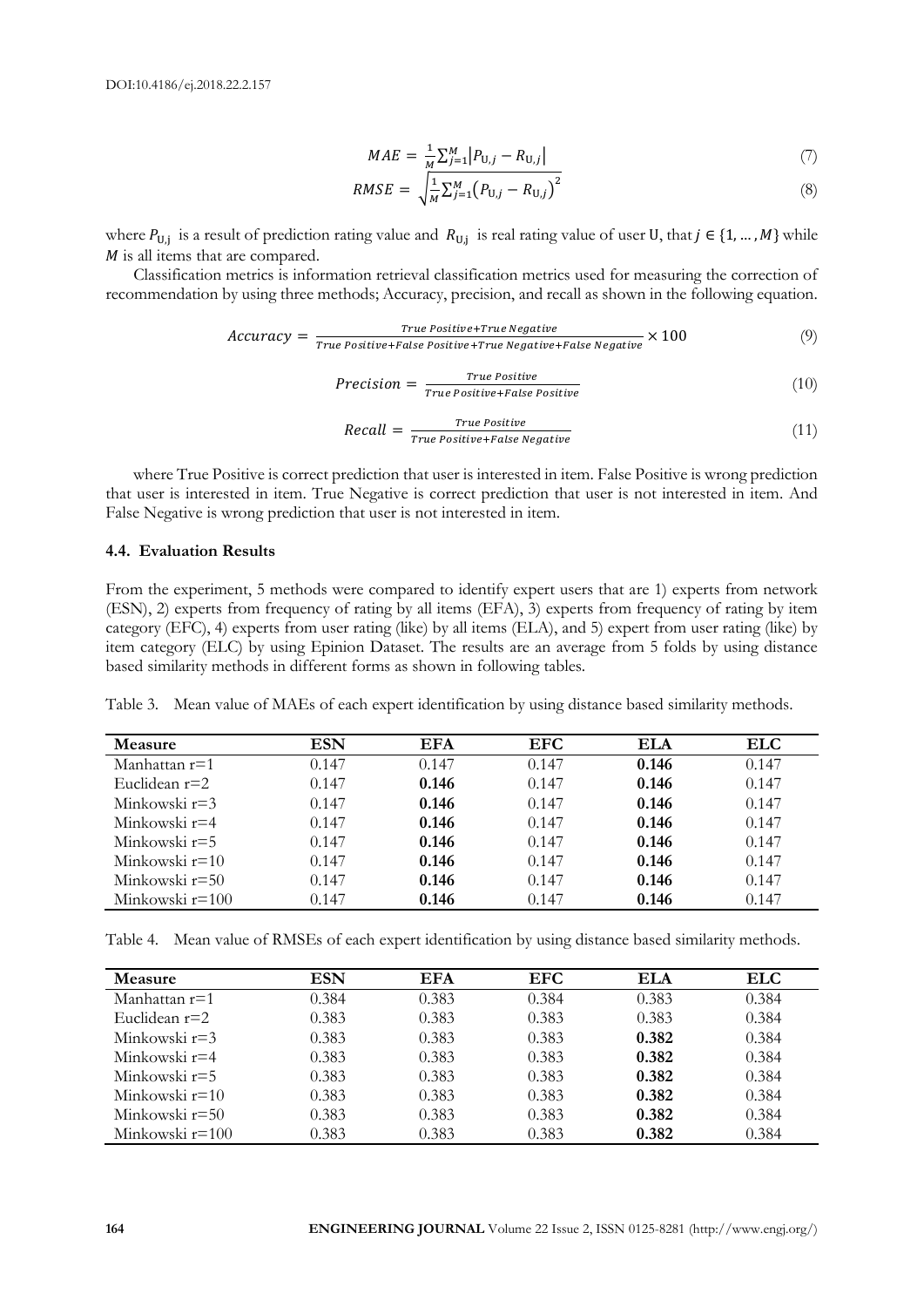| <b>Measure</b>   | ESN    | <b>EFA</b> | EFC.   | ELA    | <b>ELC</b> |
|------------------|--------|------------|--------|--------|------------|
| Manhattan r=1    | 85.287 | 85.334     | 85.286 | 85.357 | 85.261     |
| Euclidean $r=2$  | 85.295 | 85.354     | 85.298 | 85.364 | 85.281     |
| Minkowski r=3    | 85.297 | 85.361     | 85.298 | 85.368 | 85.282     |
| Minkowski r=4    | 85.298 | 85.359     | 85.295 | 85.367 | 85.280     |
| Minkowski r=5    | 85.296 | 85.359     | 85.294 | 85.368 | 85.281     |
| Minkowski $r=10$ | 85.297 | 85.358     | 85.293 | 85.368 | 85.280     |
| Minkowski r=50   | 85.294 | 85.358     | 85.292 | 85.367 | 85.278     |
| Minkowski r=100  | 85.294 | 85.358     | 85.293 | 85.368 | 85.277     |

Table 5. Mean percentage of accuracy of each expert identification by using distance based similarity methods.

Table 6. Mean precision score of each expert identification by using distance based similarity methods.

| Measure           | ESN   | <b>EFA</b> | EFC   | ELA   | <b>ELC</b> |
|-------------------|-------|------------|-------|-------|------------|
| Manhattan $r=1$   | 0.979 | 0.980      | 0.980 | 0.981 | 0.975      |
| Euclidean $r=2$   | 0.979 | 0.981      | 0.980 | 0.982 | 0.976      |
| Minkowski $r=3$   | 0.979 | 0.981      | 0.980 | 0.982 | 0.976      |
| Minkowski r=4     | 0.979 | 0.981      | 0.980 | 0.982 | 0.976      |
| Minkowski r=5     | 0.979 | 0.981      | 0.980 | 0.982 | 0.976      |
| Minkowski $r=10$  | 0.979 | 0.981      | 0.980 | 0.982 | 0.976      |
| Minkowski r=50    | 0.979 | 0.981      | 0.980 | 0.982 | 0.976      |
| Minkowski $r=100$ | 0.979 | 0.981      | 0.980 | 0.982 | 0.976      |

Table 7. Mean recall score of each expert identification by using distance based similarity methods.

| Measure         | <b>ESN</b> | <b>EFA</b> | <b>EFC</b> | <b>ELA</b> | <b>ELC</b> |
|-----------------|------------|------------|------------|------------|------------|
| Manhattan $r=1$ | 0.866      | 0.866      | 0.866      | 0.865      | 0.868      |
| Euclidean $r=2$ | 0.866      | 0.866      | 0.866      | 0.865      | 0.868      |
| Minkowski r=3   | 0.866      | 0.866      | 0.866      | 0.865      | 0.868      |
| Minkowski r=4   | 0.866      | 0.866      | 0.866      | 0.865      | 0.868      |
| Minkowski r=5   | 0.866      | 0.866      | 0.866      | 0.865      | 0.868      |
| Minkowski r=10  | 0.866      | 0.866      | 0.865      | 0.865      | 0.868      |
| Minkowski r=50  | 0.866      | 0.866      | 0.865      | 0.865      | 0.868      |
| Minkowski r=100 | 0.866      | 0.866      | 0.865      | 0.865      | 0.868      |

Considering error metrics from Table 3 and Table 4, obviously MAE mean is about 0.15, and RMSE mean is about 0.38 in all methods compared; however, when looking carefully, EFA and ELA have the lowest error scores in all methods compared. As shown from Table 5 to Table 7, the classification metrics result showed that mean percentage of accuracy is approximately 85%; mean precision score is about 0.98; and mean recall score is about 0.87. In particular, the mean percentage of accuracy and mean precision score of ELA are higher than any others. The highest mean recall score is with ELC. When comparing results of different distance based similarity methods from each expert identification method, the results are not different.

An overview of the experiment suggest that ELA with no using item category is more efficient; however, there is small different when it is compared to the other methods.

Consequently, the researcher compared time used for recommendation creating process between process with item category and process with no item category. There are two features to compare; 1) average time for processing when data size is changing and 2) average time for processing when it compares with percentage of accuracy as shown in Fig. 5 and Fig. 6. As shown in pictures, process with item category can be reduced 60 percentages of processing time for recommendation.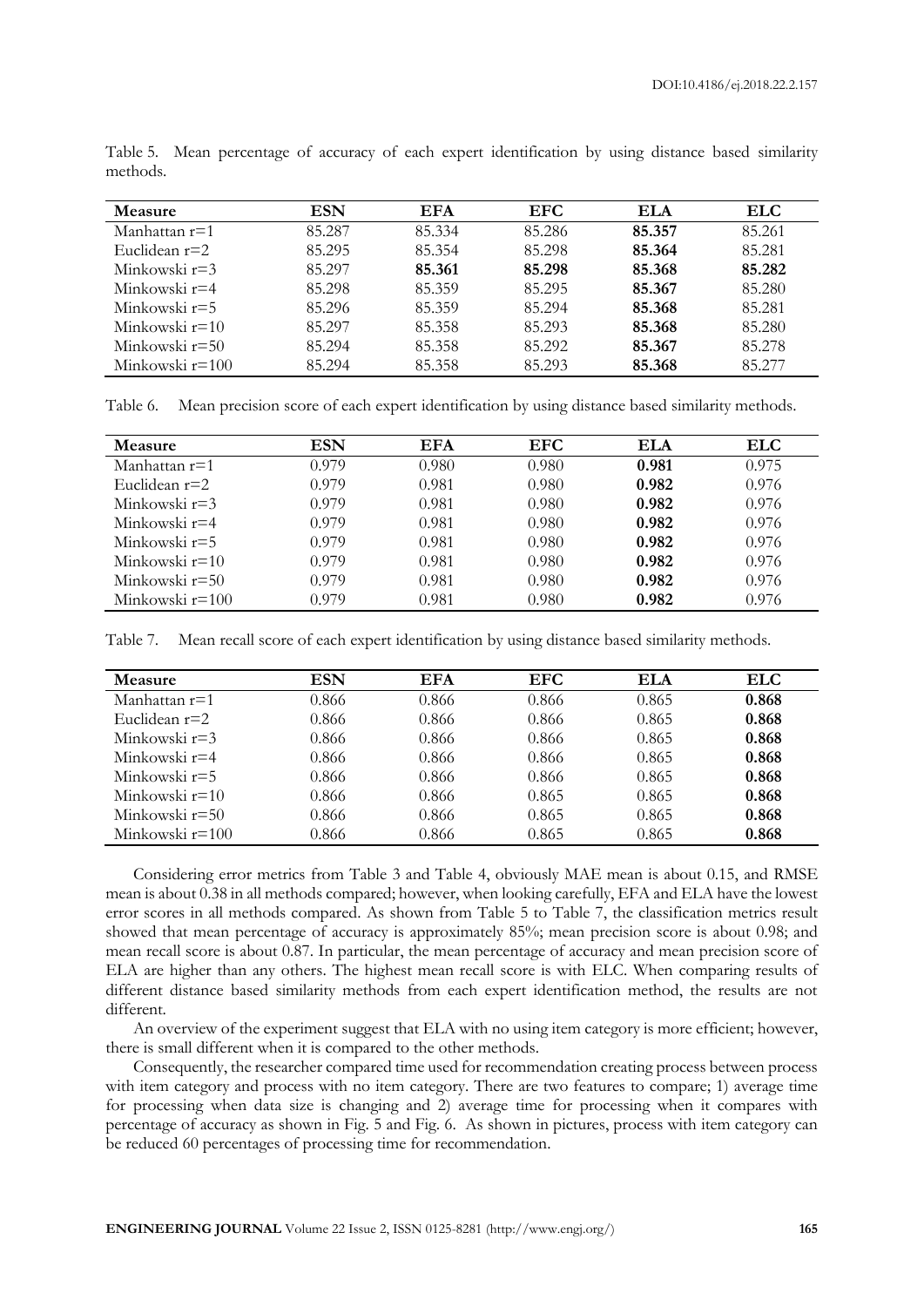

Fig. 5. The average processing time with changing data size.



Fig. 6. The average processing time compare with average percentage of accuracy.

To conclude an overview of this study, the researcher found out that there is about 85 percentage of accuracy for all expert identification method. When comparing each expert identification technique, the researcher found out that an expert from user rating (like) by all items is the best efficient for recommendation prediction because the database is more complied with this technique. However, there is not much different in all expert identification methods and all distance based similarity methods, yet considering about the processing time of creating recommendation, the expert identification process with item category can help reduce processing time because it is the data filter before recommendation creating.

## **5. Conclusion and Discussion**

This study presented the recommender system based on expert and item category by 3 types of expert identification techniques that are firstly, the expert from social network technique, expert from frequency of user rating technique, and lastly, the expert from other user's preference technique by using item category to identify experts from frequency of user rating and other user's preference. The advantages of the proposed research demonstrate the application of expert concepts, together with item category for recommended items. Although the results is not the highest accuracy, but it can greatly reduce the processing time. Also, the research has limitations among the experts from social network method which does not support Sybil Attack problem that may effect on the correctness of the degree calculation of neighbor user in social network. In the future, suggestively, trustworthy might be applied with experts to improve recommendation performance.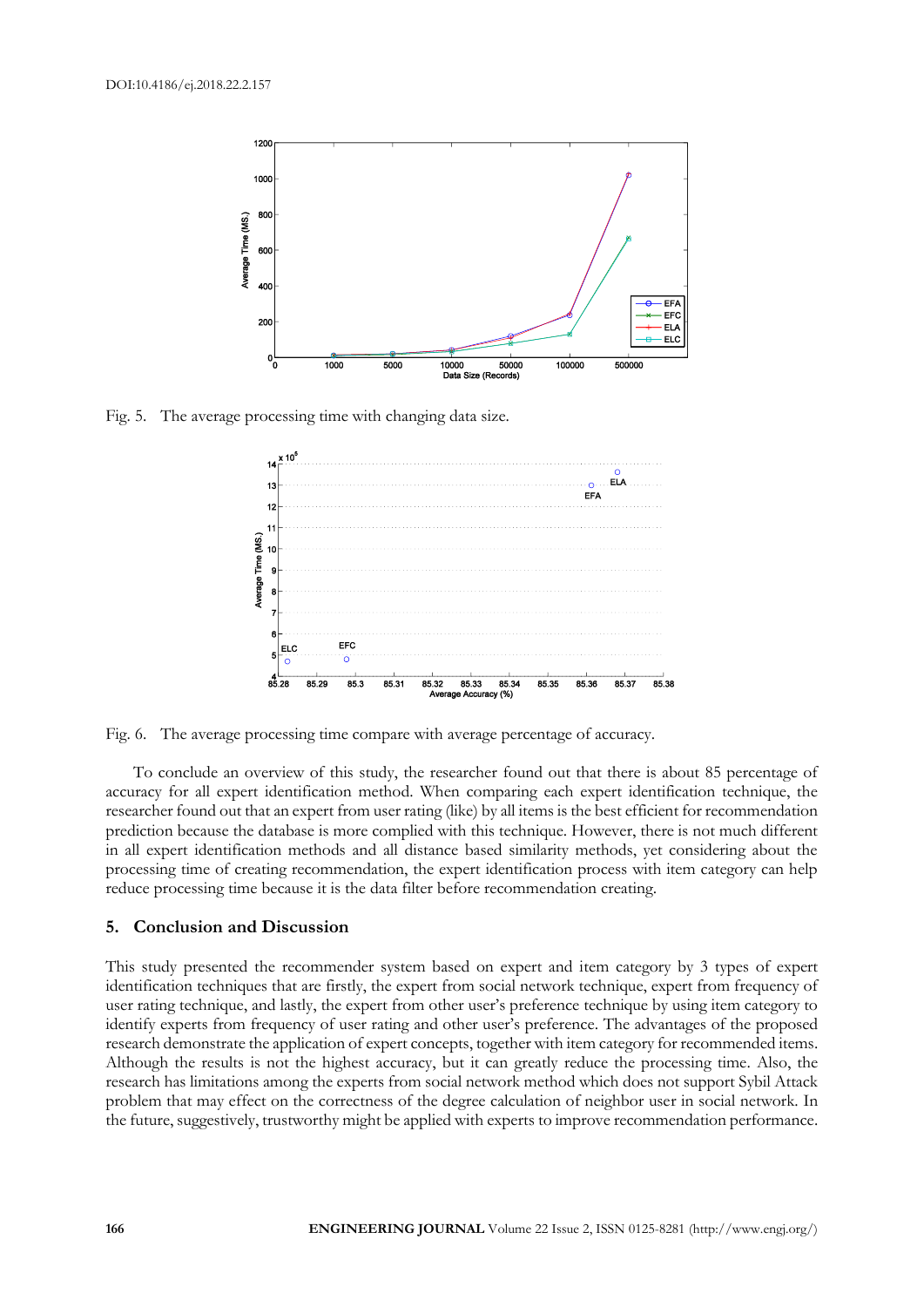## **References**

- [1] A. Albadvi and M. Shahbazi, "A hybrid recommendation technique based on product category attributes," *Expert Syst. Appl.*, vol. 36, no. 9, pp. 11480–11488, Nov. 2009.
- [2] G. Guo, J. Zhang, and D. Thalmann, "Merging trust in collaborative filtering to alleviate data sparsity and cold start," *Knowl.-Based Syst*., vol. 57, pp. 57–68, Feb. 2014.
- [3] E. Q. da Silva, C. G. Camilo-Junior, L. M. L. Pascoal, and T. C. Rosa, "An evolutionary approach for combining results of recommender systems techniques based on collaborative filtering," *Expert Syst. Appl.*, vol. 53, pp. 204–218, Jul. 2016.
- [4] Y.-M. Li, C.-T. Wu, and C.-Y. Lai, "A social recommender mechanism for e-commerce: Combining similarity, trust, and relationship," *Decis. Support Syst.*, vol. 55, no. 3, pp. 740–752, Jun. 2013.
- [5] J. Bobadilla, F. Ortega, A. Hernando, and A. Gutiérrez, "Recommender systems survey," *Knowl.-Based Syst.*, vol. 46, pp. 109–132, Jul. 2013.
- [6] Z. Sun, L. Han, W. Huang, X. Wang, X. Zeng, M. Wang, and H. Yan, "Recommender systems based on social networks," *J. Syst. Softw.*, vol. 99, pp. 109–119, Jan. 2015.
- [7] L. Zhang, J. Xu, and C. Li, "A random-walk based recommendation algorithm considering item categories," *Image Feature Detect. Descr.*, vol. 120, pp. 391–396, Nov. 2013.
- [8] J. Lu, D. Wu, M. Mao, W. Wang, and G. Zhang, "Recommender system application developments: A survey," *Decis. Support Syst.*, vol. 74, pp. 12–32, Jun. 2015.
- [9] G. Adomavicius and A. Tuzhilin, "Toward the next generation of recommender systems: A survey of the state-of-the-art and possible extensions," *IEEE Trans. Knowl. Data Eng.*, vol. 17, no. 6, pp. 734– 749, 2005.
- [10] Q. Shambour and J. Lu, "A trust-semantic fusion-based recommendation approach for e-business applications," *Decis. Support Syst*., vol. 54, no. 1, pp. 768–780, Dec. 2012.
- [11] A. Jøsang, R. Ismail, and C. Boyd, "A survey of trust and reputation systems for online service provision," *Emerg. Issues Collab. Commer.*, vol. 43, no. 2, pp. 618–644, Mar. 2007.
- [12] A. Asawachatroj and D. Banjerdpongchai, "Analysis of advanced process control technology and economic assessment improvement," *Engineering Journal (Eng. J.)*, vol. 16, no. 4, pp. 1-4, Jun. 2012.
- [13] M. I. Martin-Vicente, A. Gil-Solla, M. Ramos-Cabrer, Y. Blanco-Fern´ndez, and M. Lopez-Nores, "Improving e-commerce collaborative recommendations by semantic inference of neighbors' practical expertise," in *2011 Sixth International Workshop on Semantic Media Adaptation and Personalization (SMAP)*, 2011, pp. 9–14.
- [14] M. Li, L. Liu, and C.-B. Li, "An approach to expert recommendation based on fuzzy linguistic method and fuzzy text classification in knowledge management systems," *Expert Syst. Appl.*, vol. 38, no. 7, pp. 8586–8596, Jul. 2011.
- [15] M. T. Afzal, and H. A. Maurer, "Expertise Recommender System for Scientific Community," *J UCS*, vol. 17, no. 11, pp. 1529–1549, 2011.
- [16] Q. V. Liao, C. Wagner, P. Pirolli, and W.-T. Fu, "Understanding experts' and novices' expertise judgment of twitter users," in *Proceedings of the SIGCHI Conference on Human Factors in Computing Systems*, 2012, pp. 2461–2464.
- [17] S. Song, S. Lee, S. Park, and S. Lee, "Determining user expertise for improving recommendation performance," in *Proceedings of the 6th International Conference on Ubiquitous Information Management and Communication*, 2012, p. 67.
- [18] Y.-M. Li, T.-F. Liao, and C.-Y. Lai, "A social recommender mechanism for improving knowledge sharing in online forums," *Large-Scale Distrib. Syst. Inf. Retr.*, vol. 48, no. 5, pp. 978–994, Sep. 2012.
- [19] E. Davoodi, K. Kianmehr, and M. Afsharchi, "A semantic social network-based expert recommender system," *Appl. Intell.*, vol. 39, no. 1, pp. 1–13, 2013.
- [20] S. M. Choi and Y. S. Han, "A content recommendation system based on category correlations," in *2010 Fifth International Multi-Conference on Computing in the Global Information Technology (ICCGI)*, 2010, pp. 66–70.
- [21] S. Wei, N. Ye, S. Zhang, X. Huang, and J. Zhu, "Item-based collaborative filtering recommendation algorithm combining item category with interestingness measure," in *2012 International Conference on Computer Science & Service System (CSSS)*, 2012, pp. 2038–2041.
- [22] T. Phukseng, N. Wisitpongphan, and S. Sodsee, "Applying item category rating in recommendation systems," in *The 2nd Management Innovation Technology International Conference*, Thailand, 2015, pp. 155– 158.

**ENGINEERING JOURNAL** Volume 22 Issue 2, ISSN 0125-8281 (http://www.engj.org/) **167**